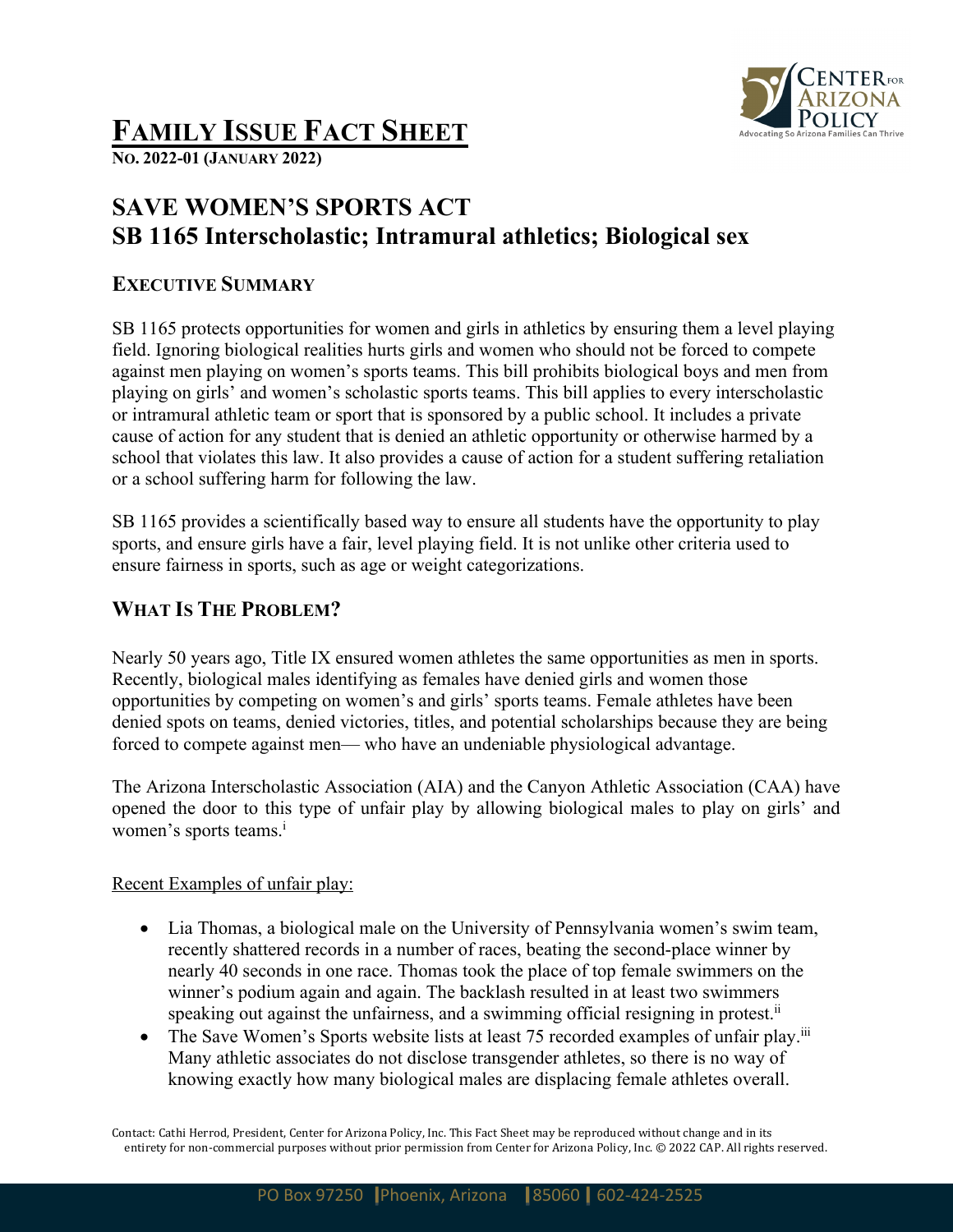

• Several relevant lawsuits throughout the country include one against the Connecticut Interscholastic Athletic Conference after it allowed two biological males to join a girl's high school track team. The two male athletes went on to take 15 state titles in two years from several deserving female runners. A federal judge dismissed the suit without addressing the merits because the biological males graduated high school by the time the case reached him.<sup>iv</sup>

#### Clear advantages:

- Men have circulating testosterone levels 15-times higher than the upper range of circulating testosterone in healthy females, leading to major differences between the sexes in muscle complexion, bone thickness, skeletal muscle mass, and red blood cell count.v
- Males have larger lungs, providing greater oxygen intake.
- Women produce more estrogen than men do, which leads to higher body fat and less lean muscle.vi
- Men produce more Type Two muscle fibers (fast-twitch muscles) than they do Type One muscle fibers (slow-twitch),<sup>vii</sup> which gives men more power than women and helps make men stronger and faster.<sup>viii</sup>

A number of studies, including one in the Journal of Medical Ethics found biological males could retain their muscle mass through training because of muscle memory. Also, it found that opposite-sex hormones did not alter the athletic-enhancing effects of testosterone on the male body.<sup>ix</sup> A 2019 rigorous study by the Karolinksa Institute in Sweden came to a similar conclusion, with the scientist stating, "Transgender women did not lose strength at all despite inhibited testosterone production. In addition, the effect on muscle mass of the transgender women was less pronounced than many people previously thought, losing only 5% of the muscle volume over the thigh muscles."x

As many as thirty-six states have introduced legislation to protect girls' and women's sports, and nine of those have been signed into law. Arizona's Save Women's Sports Act passed the state House in 2020 and was before the Senate when the COVID pandemic hit, shutting down the state Legislature and all the work to that point.

#### **WHAT DOES THE BILL DO?**

SB1165 protects opportunities for women and girls in athletics by ensuring women are not forced to compete against men playing on women's sports teams. It provides all students the opportunity to play sports, with commonsense criteria for designating on which team an athlete can play.

This bill stipulates all sports teams shall be designated as either male, female, or co-ed based on biological sex and makes clear that biological males cannot play on female teams. This applies to every interscholastic or intramural athletic team or sport that is sponsored by a public school.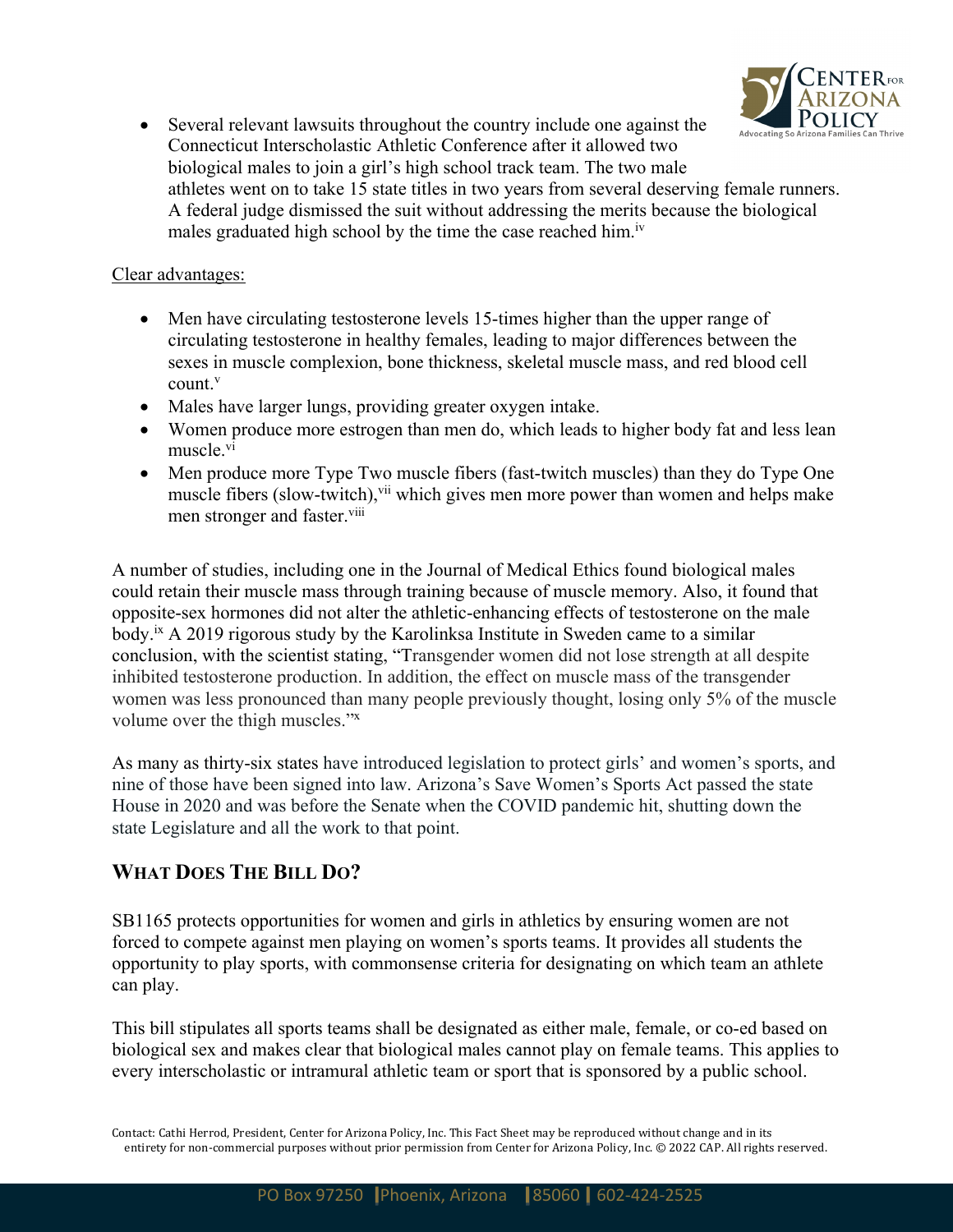

SB1165 creates a private right of action for any student who is deprived of an athletic opportunity or is otherwise harmed by a school or college that violates this act. It also protects students from retaliatory action by a school, college, or athletic association for reporting a violation of this act to the appropriate governmental authorities. And it protects schools from any direct or indirect harm for following the law.

In accordance with common legislative language, the bill does not dictate details on how a school complies, leaving it up to them and athletic associations to decide.

A recent Center for Arizona Policy poll found more than 64% of Arizonans support legislation that prohibits biological males from competing in girls' and women's sports.

#### **TALKING POINTS**

- 1. **Ignoring biological realities hurts girls.** Forcing girls to compete with biological boys robs them of equal opportunity. It's why we have girls' sports.
- 2. **Girls deserve a level playing field.** Biological boys are shattering dreams and stealing opportunities from girl athletes who deserve to win.
- 3. **Studies show biological males have "an absolute advantage" over female athletes, even long after using cross-sex hormones**.<sup>xi</sup> Men generally have "denser, strong bones, tendons, and ligaments" and "larger hearts, greater lung volume per body mass, [and] a higher red blood cell count."<sup>xii</sup> The physical advantages are undeniable.
- 4. **Women fought long and hard to earn equal athletic opportunities.** Allowing boys to compete in girls' sports reverses nearly 50-years of advances for women.
- 5. **A large majority of Arizonans support legislation protecting girls' and women's athletic opportunities with sex-specific sports teams**. It levels the playing field.
- 6. **Under the Save Women's Sports Act, all students can play.** There is an appropriate team for all to compete.

#### **CONCLUSION**

Women fought long and hard to earn equal athletic opportunities. Allowing boys to compete in girls' sports reverses nearly 50 years of advances for women and girls. SB1165 protects opportunities for women and girls in athletics by ensuring women are not forced to compete against men playing on women's sports teams.